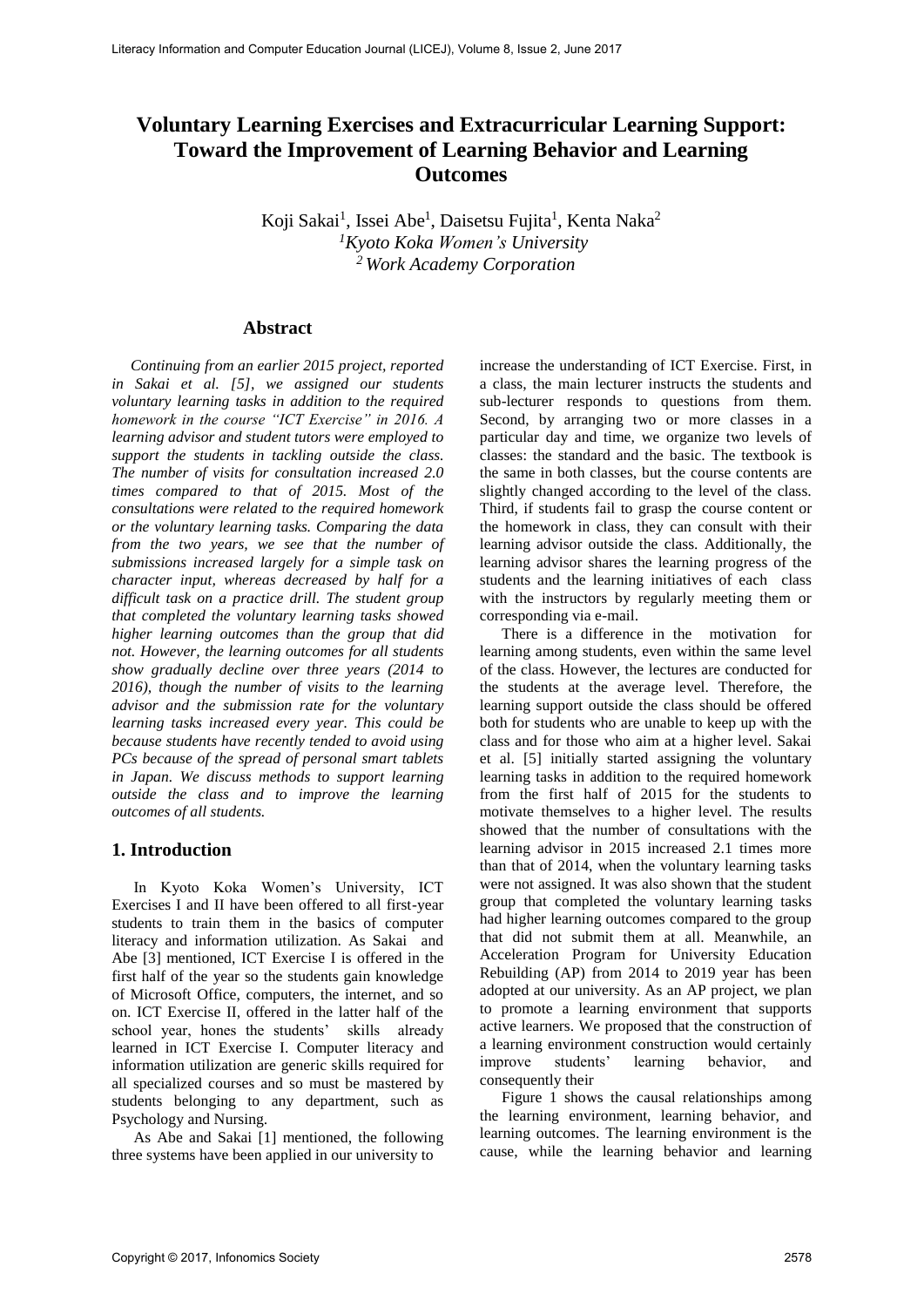outcomes are the results. In the case of ICT Exercise, the learning environment corresponds both to the assignment of the voluntary learning tasks to the class and the learning support provided outside the class. Learning behavior refers to the visits to the learning advisor and the submission of the voluntary learning tasks. Learning outcomes correspond to the test scores of the course. Sakai et al. [5] verified the hypothesis in [4] through quantitative data analysis in ICT Exercise in 2015. learning outcomes [4].



**Figure 1. Relationship between the promotion of learning behavior and improvement of learning outcomes by the construction of an encouraging learning environment**

However, there are two points to be considered in [5]. In the present paper, we present the collection and analysis of data from ICT Exercise in 2016, similar to the way we did in 2015, as reported in [5]. The first point is whether the results of [5] will be similar to those obtained from first-year students of a different year. This is an issue of the reliability of data. It is possible that learning behaviors and outcomes are different every year. Therefore, we compare the data from 2015 and 2016 to verify if the results are similar. The second point is to verify whether the average of learning outcome of all the students has become higher through the assignment of voluntary learning tasks from 2015. Thus, we compare the test scores of the students from 2014 to 2016.

#### **2. Method**

In this section, we compare the environment of the learning support outside the class in 2015 and 2016. The method for setting the voluntary learning tasks was the same. The number of students was 374 in 2015 and 457 in 2016. The large increase of the number of students in 2016 could be because of the increase in the number of new students enrolled in our university and the recommendation by the teacher. There were two main points of difference between 2015 and 2016.

The first was that a student tutor was employed in addition to the learning advisor in 2016. Learning support was made available outside the class. The student tutor was available for three hours every week from April to the middle of June, and for five hours every week after that. The learning advisor was available for nine hours every week in 2015, and for eight hours every week in 2016. In 2015, only a learning advisor was available on Tuesdays or Wednesdays, as reported in [5].

The second point was the location of the learning support outside the class. Figure 2 shows the images of the consultation corner in 2015 and 2016. We established the consultation corner in the lobby in front of the computer training room in 2015. In 2016, we established the consultation corner in a computer room for the students to be able to use a PC or textbooks outside the class freely. A learning advisor or student tutor was stationed in the location on the specific dates and times, and they supported the students' smooth learning.



**Figure 2. (a) The consultation corner where a learning advisor held office in 2015 (b) The consultation corner in 2016; in the front is where students can use a PC freely, and in the back is the consultation corner where the learning advisor or the student tutor meets students**

#### **3. Results**

In this section, we present the data analysis that proves the setting of the voluntary learning tasks and the support of learning advisor affects learning behaviors and outcomes of students. In section 3.1, the number of consultations and rate of submissions are measured as the students' learning behaviors. In section 3.2, we compare the learning outcomes of the student group who submitted the voluntary learning tasks and the group that did not, in 2016. We also verify that the results are similar to those reported in [5]. Furthermore, we verify that learning outcomes are altered because of the improvement in the submission rate of the voluntary learning tasks from 2014 to 2016.

#### **3.1. Learning behavior of students**

**3.1.1. Use of the learning support outside the class.** Table 1 shows the contents of consultations with the learning advisor and the student tutor in 2016.

The consultations on homework and voluntary learning tasks accounted for 97% of them. The number of consultations for the voluntary learning tasks was 1.9 times more than that for the homework. This result shows that assignment of the voluntary learning tasks would greatly influence active learning in the students outside the class. Additionally, Table 1 shows a comparison of the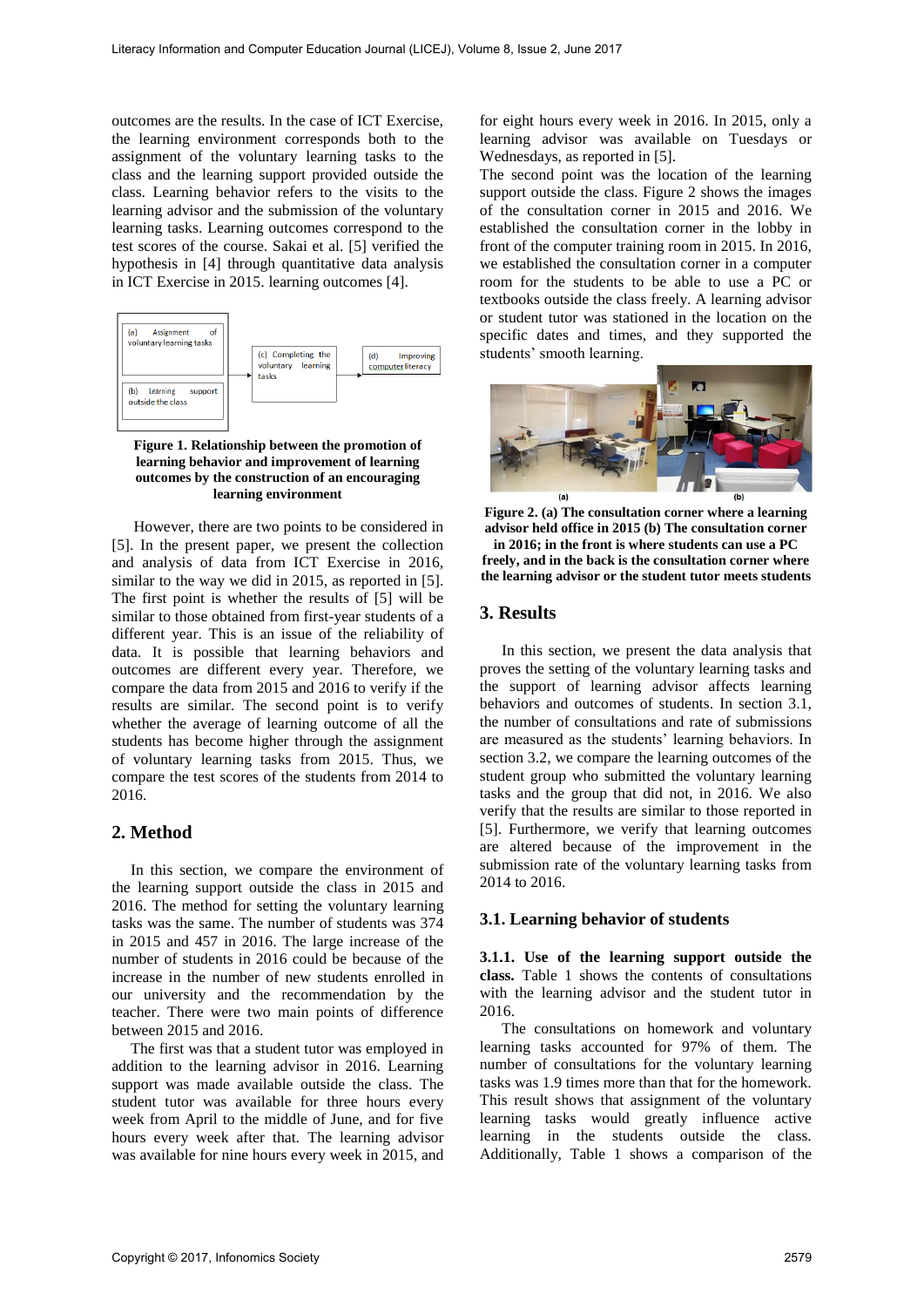number of visits for consultation to the learning advisor in 4 months between 2015 and 2016. The number of consultations after May tended to increase in 2016, which is similar to that in 2015. The number of visits for consultation in 2016 increased 2.0 times more than that in 2015. Calculating further, the number of visits for consultation per day was an average of 12.4 in 2016, which was 1.8 times more than the 6.8 in 2015.

**Table 1. Details of the contents of consultations with the learning advisor and student tutor in 2016**

| Contents of consultations                   | April | May   | June  | July  | Total |
|---------------------------------------------|-------|-------|-------|-------|-------|
| Required homework                           |       | 103   | 62    | 32    | 202   |
| Voluntary learning tasks                    | 23    | 84    | 161   | 107   | 375   |
| Others                                      |       | 6     |       |       | 17    |
| Total                                       | 35    | 193   | 225   | 141   | 594   |
|                                             | (33)  | (88)  | (81)  | (91)  | (293) |
| Number of days of advisor or tutor          | 10    | 13    | 13    | 12    | 48    |
| availability                                | (10)  | (9)   | (14)  | (10)  | (43)  |
| Consultations per day                       | 35    | 14.8  | 173   | 11.8  | 12.4  |
|                                             | (3.3) | (9.8) | (5.8) | (9.1) | (6.8) |
| Data from 2015 is given in the parentheses. |       |       |       |       |       |

**Table 2. Comparing the number of consultations with the learning advisor and the student tutor**

|   | .,                                                          | April | May  | June | July | Total |
|---|-------------------------------------------------------------|-------|------|------|------|-------|
|   | Number of visits                                            |       | 27   | 35   | 48   | 115   |
| s | Number of days of<br>student tutor availability             | 3     |      |      | 12   | 30    |
|   | Number of visits per day                                    | 1.7   | 4.5  | 3.9  | 4.0  | 3.8   |
|   | Number of visits                                            | 30    | 166  | 190  | 93   | 479   |
|   | Number of<br>days of<br>advisor<br>learning<br>availability |       |      | ٥    |      | 30    |
|   | Number of visits per day                                    | 4.3   | 23.7 | 21.1 | 13.3 | 16.0  |

S: Student tutor<br>T: Teacher (learning advisor)

Table 2 shows a comparison of the number of students' visits to the student tutor and to the learning advisor. Both met students for consultations 30 times in 2016. However, the learning advisor had

4.2 times more consultations than the student tutor did. There was no bias of resident day and time such that the students could more easily visit the learning advisor than the student tutor. It is likely that the students must want to consult the learning advisor rather than the student tutor.

**3.1.2. Submission rate for the voluntary learning tasks.** Table 3 provides the frequency distribution for the students in 2015 and 2016 who received additional points by submitting the voluntary learning tasks. The overall tendency was similar in the two years. More than half of the students earned only 1 or 2 points, and only 6% of them earned the maximum of 10 points.

Table 4 shows how many students submitted two kinds of voluntary learning tasks; character input task and drill for practice.

The number of students who submitted the two tasks increased 1.9 times in 2016, and the number of submissions for voluntary learning tasks increased 3.1 times. The submission situation was different for the two tasks.

For the simple task on character input, both the number of students who submitted the tasks and the number of files on the tasks that were submitted increased 6.1 times and 5.5 times respectively, in 2016.

| Additional points           | Number of students |      |  |  |
|-----------------------------|--------------------|------|--|--|
|                             | 2015               | 2016 |  |  |
| 10                          |                    | 8    |  |  |
| 9                           |                    |      |  |  |
| ጸ                           |                    |      |  |  |
|                             | 2                  | 5    |  |  |
|                             | 2                  | 2    |  |  |
| 5                           | 6                  | ٩    |  |  |
|                             | 6                  | 11   |  |  |
| 2                           |                    | 18   |  |  |
| 2                           | 14                 | 26   |  |  |
|                             | 19                 | 44   |  |  |
| Total number of<br>students | 60                 |      |  |  |

**Table 3. Distribution frequency of each point given for the submission of voluntary learning tasks**

Conversely, for a slightly difficult task on a practice drill, both the number of students who submitted the tasks and the number of files that were submitted decreased 0.4 times and 0.7 times respectively, in 2016. The result shows that in 2016, several students wanted to repeat the simple task, but only a few attempted the difficult task and aimed for a higher standard. The submission rate was higher for an intermediate class in 2015, but was higher for a basic class in 2016. More students with a basic level of computer literacy worked on the basic voluntary learning tasks in 2016, than in 2015.

# **3.2. Improvement of learning outcomes through voluntary learning tasks**

**3.2.1. Comparison of learning outcomes between submission and non-submission groups.**  We need to verify the effect of submission of voluntary learning tasks on learning outcomes. For this, we compare the difference in learning outcomes between the group that submitted the tasks and the group that did not. Table 5 shows a comparison of the six indicators of learning outcomes for the two groups. The difference in the scores between the two groups is clear in all six indicators; the submission group had higher average scores compared to the non-submission group. This result is the same as what was found in 2015, as reported in [5].

**3.2.2. Comparison of learning outcomes from 2014 to 2016.** Table 6 shows the change in learning outcomes, such as a test for Excel, the result of the final-semester test, and an assessment result using Rasti. Rasti is vastly recognized in Japan as an assessment of information literacy, and its scores help in assessing the capability for effective use of information technology. The results clarify that the Microsoft Office test, the semester test, and the Rasti scores are declining gradually year by year, though the number of consultations has increased since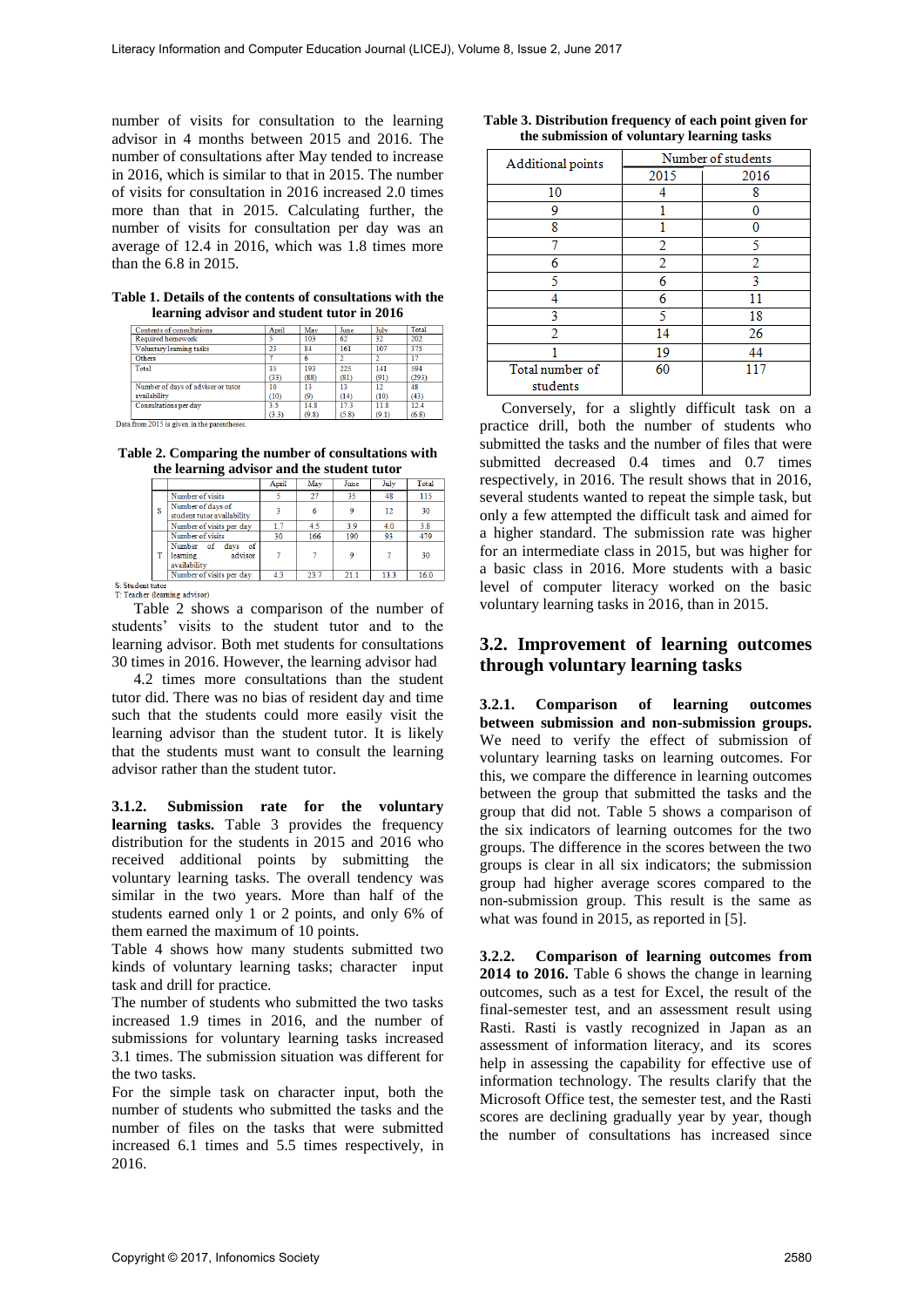2014. We will discuss a factor and solution for the gradual decline in students' computer literacy.

#### **4. Discussion**

#### **4.1. Effect of the voluntary learning tasks and consultations on learning behavior**

Among the 15 lessons in the first half of 2016, students had to complete and submit homework ten times. Six of those contained the tasks in the textbook and four, the tasks on the e-learning platform, NESS. The submission rate for the required homework was relatively high at 96.1%. It indicates good learning behavior to submit homework. The learning advisor and student tutor have the responsibility to support students who do not fully understand the class and cannot work on the homework by themselves. As shown in Table 1, the number of visits for consultation on the homework is very large, 202 cases in 2016. Students who cannot fully understand a lesson would require support outside the class.

**Table 4. Number of submission group students and submitted files.**

| Number of submission group students         |           |       | Number of submitted files |                    |  |  |  |
|---------------------------------------------|-----------|-------|---------------------------|--------------------|--|--|--|
| Character                                   | Drill for | Total | Character input           | Drill for practice |  |  |  |
| input tasks                                 | practice  |       | tasks                     |                    |  |  |  |
|                                             |           |       | 876                       | 107                |  |  |  |
| (19)                                        | .52)      | (61)  | 158                       | (163)              |  |  |  |
| Data from 2015 is given in the narentheses. |           |       |                           |                    |  |  |  |

As shown in Table 4, the overall number of submissions of the voluntary learning tasks increased in 2016, but the submission rate for the practice drill that was more difficult than the character input task largely decreased. The voluntary learning tasks were recommended as challenges for students who aimed at the higher level of computer literacy. It is definitely important to tackle basic input tasks for mastering the basics of computer literacy. However, at the same time, we should guide students to challenge themselves to work on the higher-level practice drill and submit it to the learning advisor. For example, it might be important that the class instructor recommends the tasks of a related practice drill in the NESS system to the current class, while maintaining that the contents of the voluntary learning tasks can be freely chosen by students.

#### **4.2. Points for further learning support outside the class**

**4.2.1. Location of the consultation corner.** The location of the consultation corner where the learning advisor or student tutor met the students outside the class was changed in 2016. As shown in Figure 2, we initially installed a consultation corner in the lobby in 2015 so that it would stand out. The students would be aware of the presence of the learning advisor, and consequently visit her. In this case, only

the students who wish to ask a question regarding class would likely visit the learning advisor. In 2016, we set up the consultation corner in the computer room. Students would probably consult the learning advisor or student tutor when they encounter tasks that they are unable to solve by themselves when working on them. In this case, the students can ask questions while working on a PC and the learning advisor or student tutor can coach them through it. We should pay more attention to how easily students take action to ask for support to the learning advisor or student tutor when we plan to build learning support environments outside the class.

**4.2.2. Learning support by the student tutor.** Distributing a document about the methods of learning support that a learning advisor drafted up, the teacher had already instructed the student tutors by the end of 2015. In 2016, the teacher, learning advisor, and student tutor could use the web system to share information, such as the submission of the voluntary learning tasks and the learning support outside the class. The teacher met the learning advisor and student tutor to talk about the learning support situation during a particular academic school period. According to Table 2, the learning advisor consulted students 4.2 times more than the student tutor did. The student tutors had the requisite skills and knowledge of ICT Exercise, as they had already completed the course with very high grades. However, the student tutors were not professionals in teaching the lower-grade students. In contrast, the learning advisor, who must have a higher level of skills and knowledge on ICT than the student tutors, could easily support the students more suitably outside the class. This was based the fact that the learning advisor understood the progress of the class by attending the lectures as a sub-lecturer or by sharing information during meetings. It is important to build an environment where a student tutor can support students at the level of the learning advisor in cooperation with the teacher and the learning advisor.

**4.2.3. Clear image of students needing consultation.** It is important that students who cannot tackle homework by themselves recognize a method to solve it through learning support outside the class. Many students can solve the homework by themselves, or by helping each other without using the consultation corner. The number of students who work on homework by themselves or solve it to reach a higher level could be more in 2015 than in 2016. These students probably work well by listening to instructor's explanation in their class. Hence, they do not need to visit the consultation corner for understanding the content. We should pay attention to what support the students ask of the learning advisor.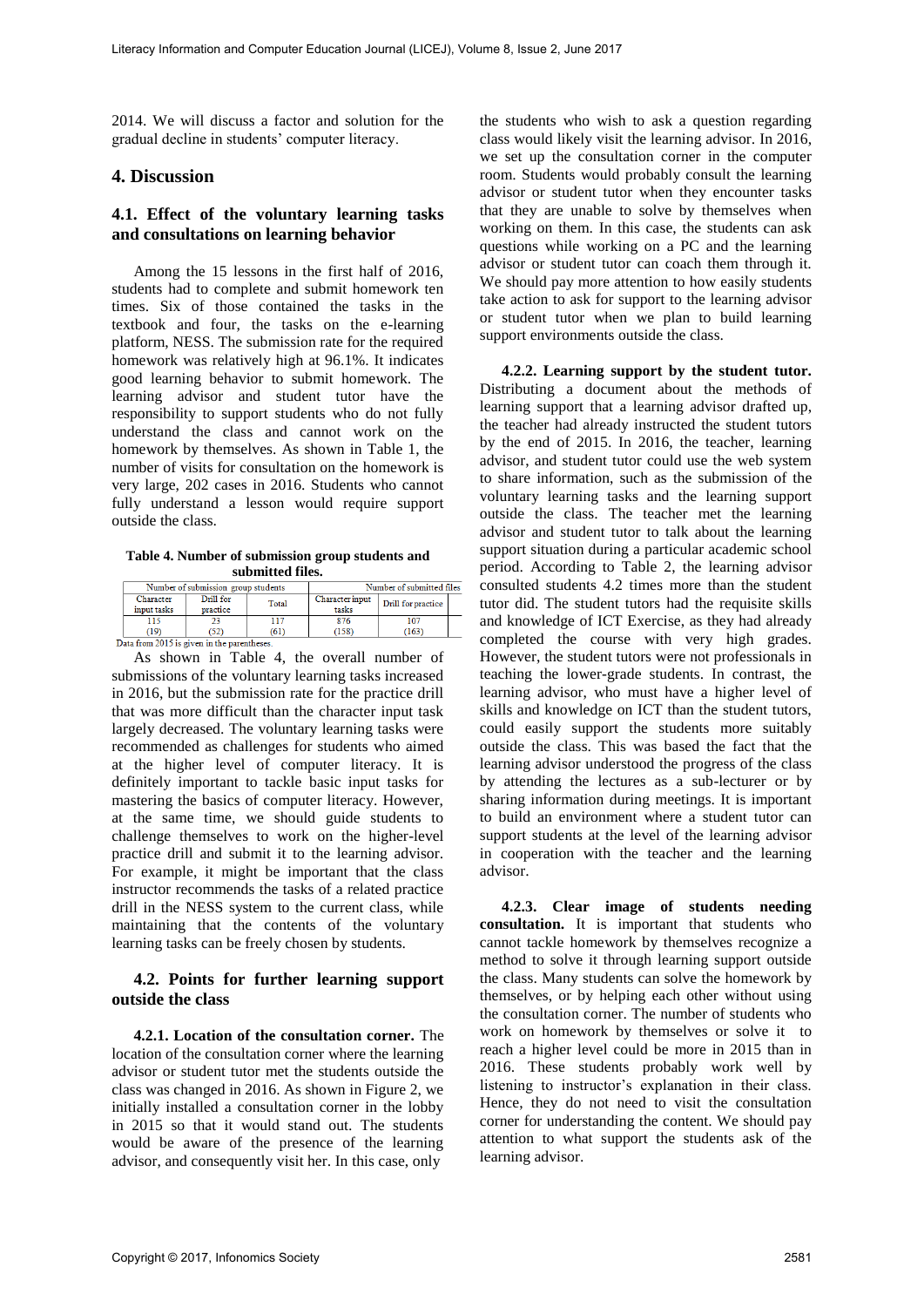### **4.3. Effect of the voluntary learning tasks on learning outcomes**

| Table 5. Comparison of the learning outcomes (average) |
|--------------------------------------------------------|
| scores) of the voluntary learning task submission and  |
| non-submission groups both in 2015 and 2016            |

|                              |                  | 2015                 |                     | 016                     |  |
|------------------------------|------------------|----------------------|---------------------|-------------------------|--|
|                              | Submission group | Non-submission group | Submission<br>group | Non-submission<br>group |  |
| <b>Total semester</b>        | 88.3             | 79.3                 | 90.4                | 80.8                    |  |
| Homework                     | 22.0             | 20.0                 | 21.4                | 19.8                    |  |
| E-learning for<br>Word/Excel | 14.4             | 13.2                 | 15.0                | 14.0                    |  |
| Test for Word                | 83               | 8.1                  | 7.5                 | 7.1                     |  |
| <b>Test for Excel</b>        | 8.5              | 7.9                  | 7.9                 | 6.9                     |  |
| Final-semester test.         | 12.3             | 11.6                 | 7.9                 | 70                      |  |

Table 5 and [5] show that in 2015 and 2016, the student group that submitted the voluntary learning tasks had a higher average point of learning outcomes. The reasons as to why the students submitted the voluntary learning tasks could vary. For instance, they might be interested in ICT and so tackle the tasks eagerly, or they are not good at ICT and so want to catch up to the class, or they are not interested in ICT but wish to get additional points. As shown in Table 3, in 2015 and 2016, more than 70% of the students achieved less than four additional points. Hence, most of students seem to submit the tasks only a few times. On the other hand, the number of students who achieved full additional points increased in 2016; twice as much as in 2015.

While keeping in mind the various reasons for the students' commitment to the voluntary learning tasks, we should investigate how to enhance learning outcomes through working only on the required homework, and how to improve the learning outcomes further through actively working on the voluntary learning tasks.

#### **4.4. Comparison of learning outcomes over three years**

Table 1 and [5] have demonstrated that assigning voluntary learning tasks stimulates students to consult the learning advisor and the student tutor, for completing them outside the class. The submission group shows higher learning outcomes than the nonsubmission group. Thus, in view of the learning outcomes in the same year, it becomes clear that the assignment of the tasks affects active learning behavior and elevates the learning outcomes of the submission group. Two questions emerge here. How has the overall learning outcome changed after assignment of the voluntary learning tasks in 2015? Table 6 also shows that the learning outcome scores

decline every year from 2014 to 2016. Why does this tendency occur?

#### **Table 6. Comparison of learning outcomes over three years**

|                                              | 2014          | 2015       | 2016       |  |
|----------------------------------------------|---------------|------------|------------|--|
| <b>Test for Word</b>                         | 8.5           | 8.0        | 72         |  |
| <b>Test for Excel</b>                        | 87            | 79         | 72         |  |
| Final-semester test                          | 8.4           | 77         | 77         |  |
| Rasti test                                   | 471.5         | 4489       | ×          |  |
| Assignment of voluntary<br>learning tasks    | No assignment | Assignment | Assignment |  |
| Number of consultations<br>outside the class | 142           | 293        | 594        |  |
| Rasti test was not conducted in 2016         |               |            |            |  |

Sagisaka and Chiba [2] investigated the decline in computer literacy among university students because of the daily use of smartphones in Japan, and so staying away from PCs. An annual comparison in computer literacy of the first-year students at their university was performed from 2012 to 2015. The results show that the frequency of use of the PC at the entrance to the university is gradually declining every year. Inversely, smartphone possession rate is gradually increasing every year. The scores on the keyboard input tasks significantly decreased every year (8.19, 7.81, 7.87, 7.85 points). The scores on the function calculation and graph making tasks in Excelalso significantly decreased every year (5.5, 4.38, 4.3,4.22 points).

Additionally, for the question "Which do you feel is easier for inputting a character: smartphone or PC?," 73% of the students answered smartphone while only 10% answered PC. Sagisaka and Chiba [2] discuss that it is important that teachers make students realize the significance of computer literacy when they assign the tasks. Similarly, at our university, the increase in smartphone use would cause lesser use of PCs. It is necessary to examine the amount and degree of difficulty of the required homework in 2017. Additionally, we should support students in making a habit of using PCs at any time when tackling homework and voluntary learning tasks.

#### **4.5. Elevating the levels as an active learner**

Sakai et al. [4] proposed a method for assessing active learners (AL) to implement a learning environment to train active learners stepwise. Sakai et al. [6] created a questionnaire survey on students' learning attitudes and behaviors, and presented the data analysis measuring AL level of each student. Based on this, we establish the following four AL levels as attitudes of proactive learning.

1. At AL level 0: Students do not complete homework at all.

2. At AL level 1: Students are not eager to tackle homework and have a low submission rate.

3. At AL level 2: Students tackle homework with higher enthusiasm and with the cooperation of others, such as the learning advisor.

4. At AL level 3: Students can tackle homework alone proactively.